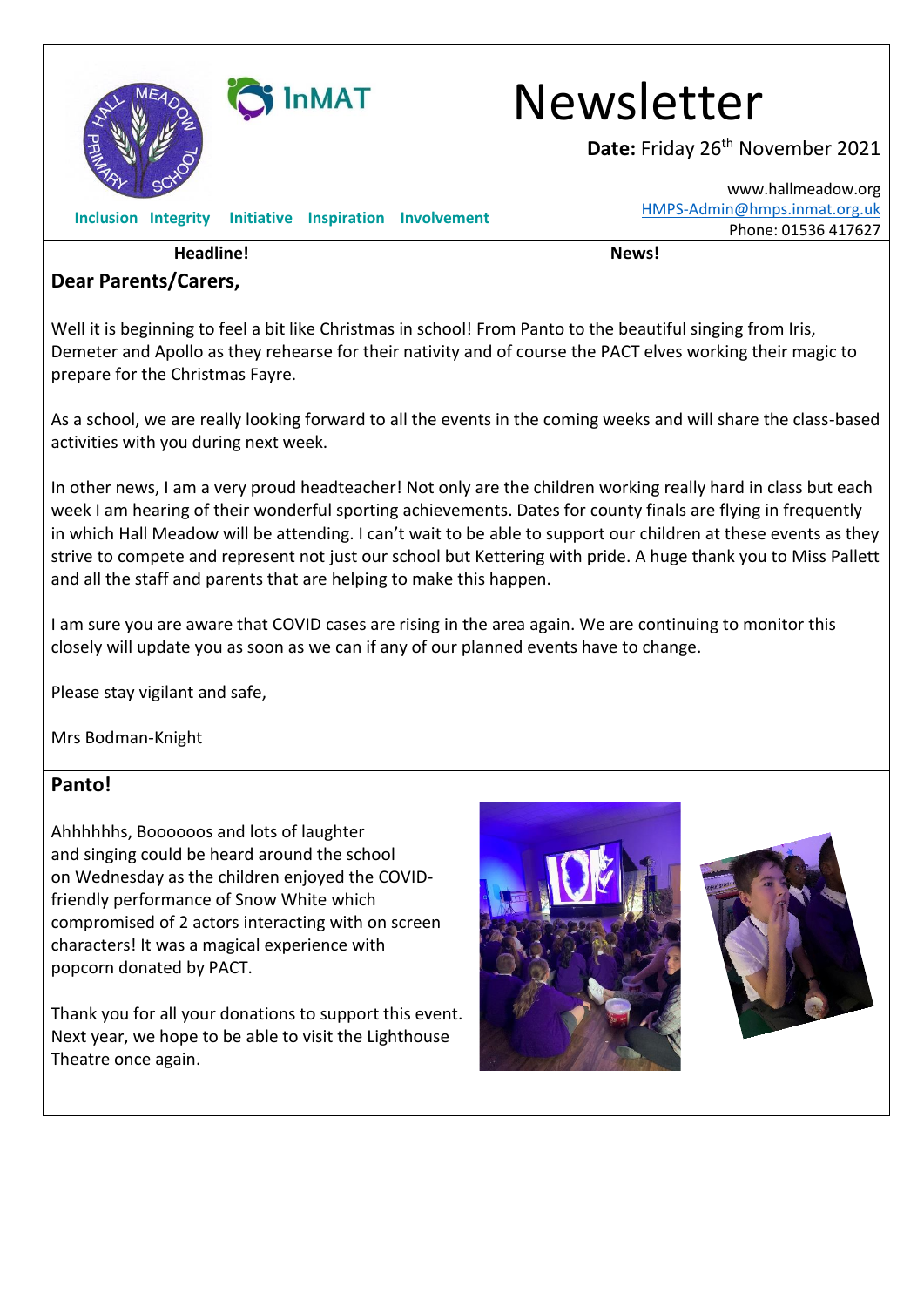## **KS1 Sports Event**

Some children in Year 2 were lucky enough to attend a KS1 sports event held at Kettering Buccleuch Academy.

The children participated in lots of different games that involved all kinds of skills including catching, throwing, jumping and balancing.

We were very impressed with the children's abilities, but also with the school values that they showed. Their behaviour was also impeccable.

Thanks must go to Ms Pallett for organising the event and Mr Shan for supporting it in his role as a school governor. Well done to all!



## **Cross country**

 On Tuesday afternoon, Mrs Davidson and I took 12 children (a record for us) to the District Cross Country championships.

 All the children competed brilliantly over what is a tough course with the year 6 children competing against year 7s.

 We have a number of children that qualified for the County Championships in January but we are just waiting for confirmation on this. Names to come!

 A big thank you to Mrs Davidson and our spectators for cheering them on especially as it was a bit chilly! Ms Pallett



# **Change of end of year finish date.**

The government has announced that there will be an additional bank holiday to celebrate the Queen's Platinum Jubilee in 2022. To reflect this, it has laid Regulations (The Education (School Day and School Year) (England) (Coronavirus) (Amendment) Regulations 2021) that allow for Schools to be open for 189 days instead of 190 days.

As such, the late May bank holiday will be moved to Thursday 2 June 2022 and an additional bank holiday will be held on Friday 3 June 2022. Since these dates already fall during the May half term we will be taking this day on Friday 22nd of July instead. We believe this will cause the least disruption to learning.

**Term will end on Thursday the 21st of July 2022.**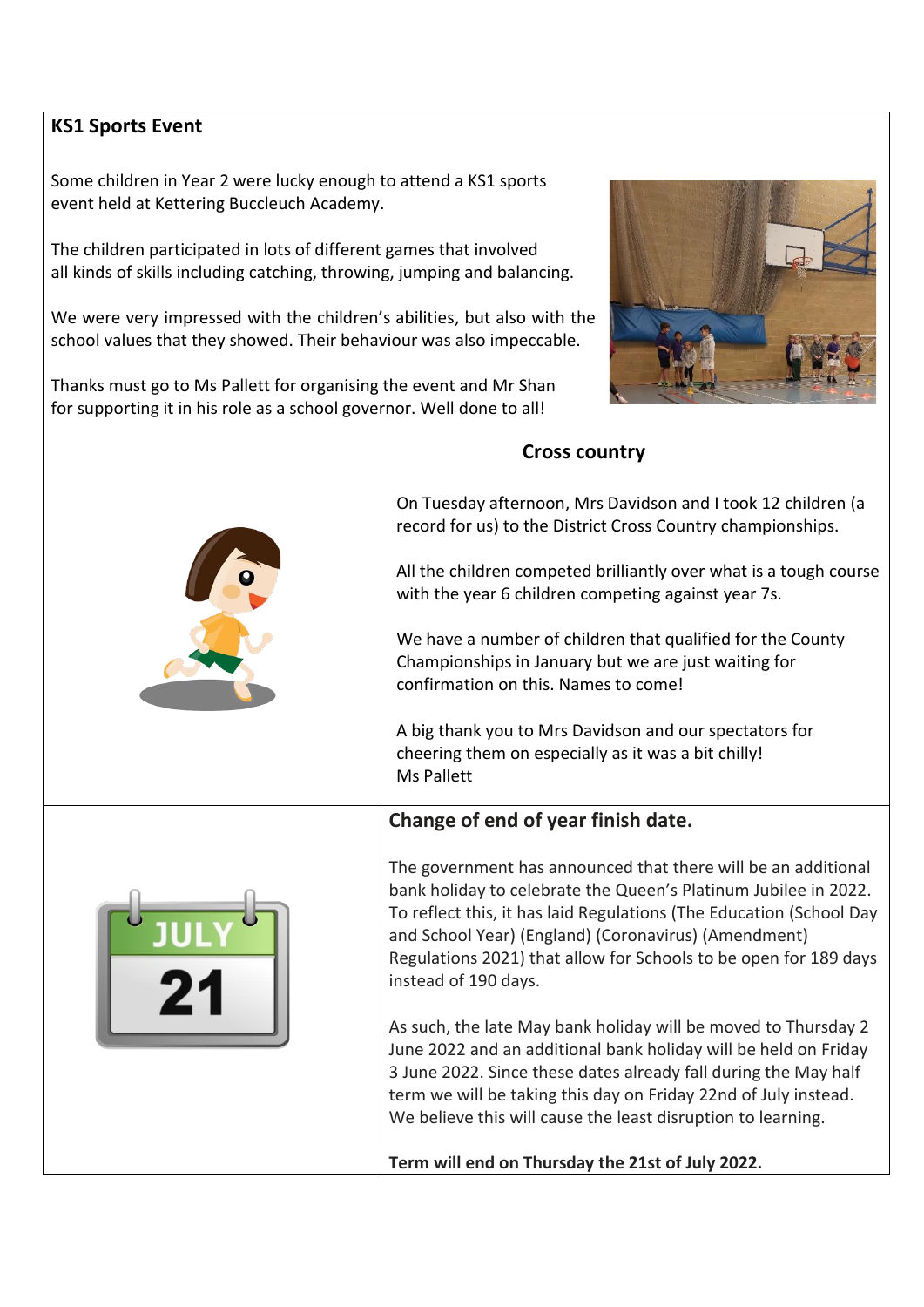| <b>School Absence</b>                                                                                                                                                                                                                                                                                                                                                                                                                                                                                                                                                                                                                                                                                                                    |
|------------------------------------------------------------------------------------------------------------------------------------------------------------------------------------------------------------------------------------------------------------------------------------------------------------------------------------------------------------------------------------------------------------------------------------------------------------------------------------------------------------------------------------------------------------------------------------------------------------------------------------------------------------------------------------------------------------------------------------------|
| Please could we remind Parents/Carers to call the School every<br>day your child is absent. We are required, as part of our<br>Safeguarding, to record a reason for your child's absence on a<br>daily basis.                                                                                                                                                                                                                                                                                                                                                                                                                                                                                                                            |
| You will be able to leave an answerphone message outside of<br>school hours. Many thanks.                                                                                                                                                                                                                                                                                                                                                                                                                                                                                                                                                                                                                                                |
| <b>Parking</b>                                                                                                                                                                                                                                                                                                                                                                                                                                                                                                                                                                                                                                                                                                                           |
| Thank you to those of you who are parking with greater<br>consideration. I have met with Cllr Pandey who is going to push<br>this issue with the council for us and look at further actions we<br>can take, including increased road markings (eg: double yellow<br>lines) and increase traffic warden presence.<br>Those who are still parking inconsiderately, please remember<br>we are a working school. A few weeks ago, we had to have an<br>ambulance attend a child. Luckily, they arrived at 2:45pm so<br>could easily access the school. This week, I have witnessed<br>parking in the mornings and afternoons which would have<br>prevented emergency vehicles accessing the site. Imagine if<br>that was your child in need. |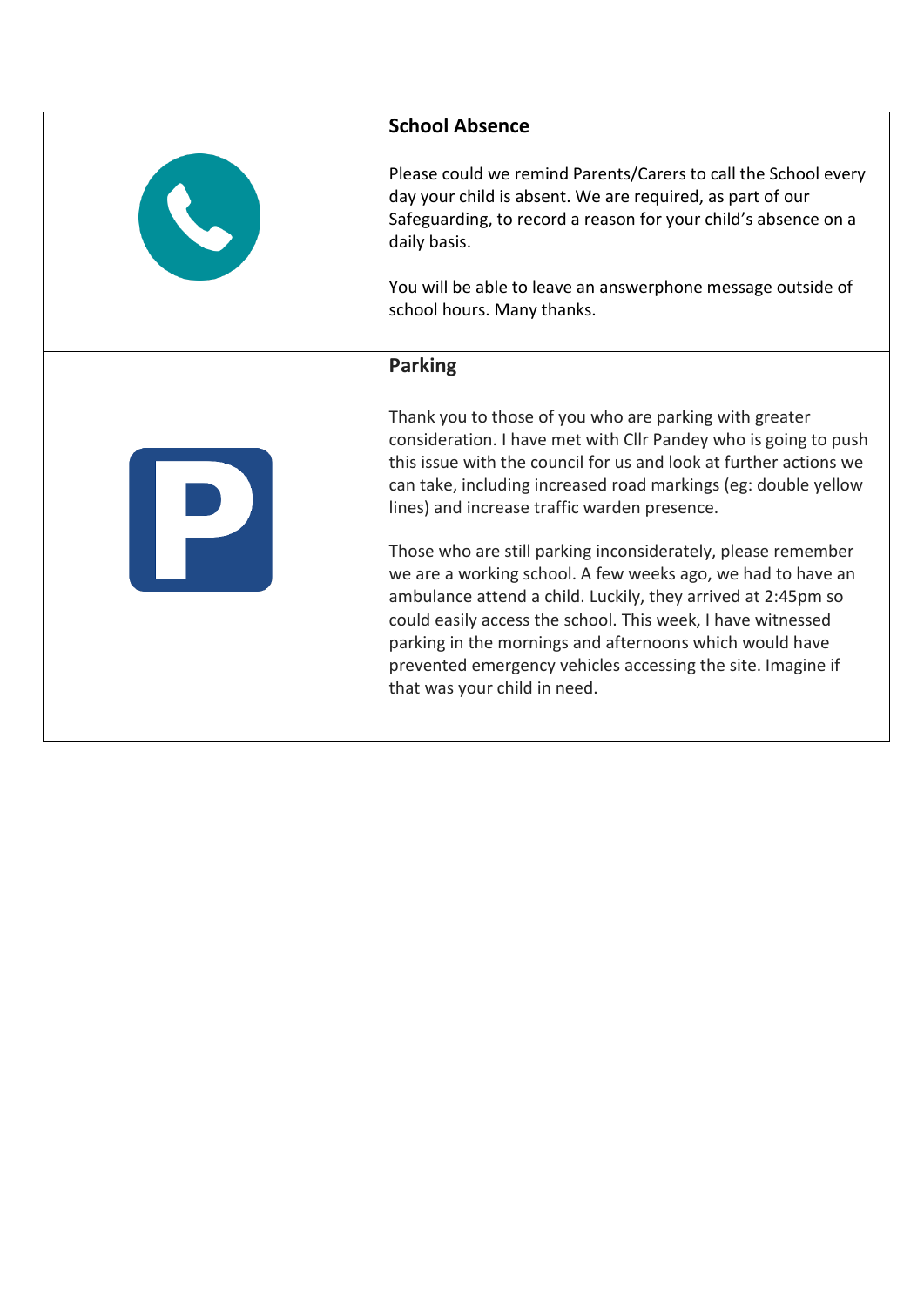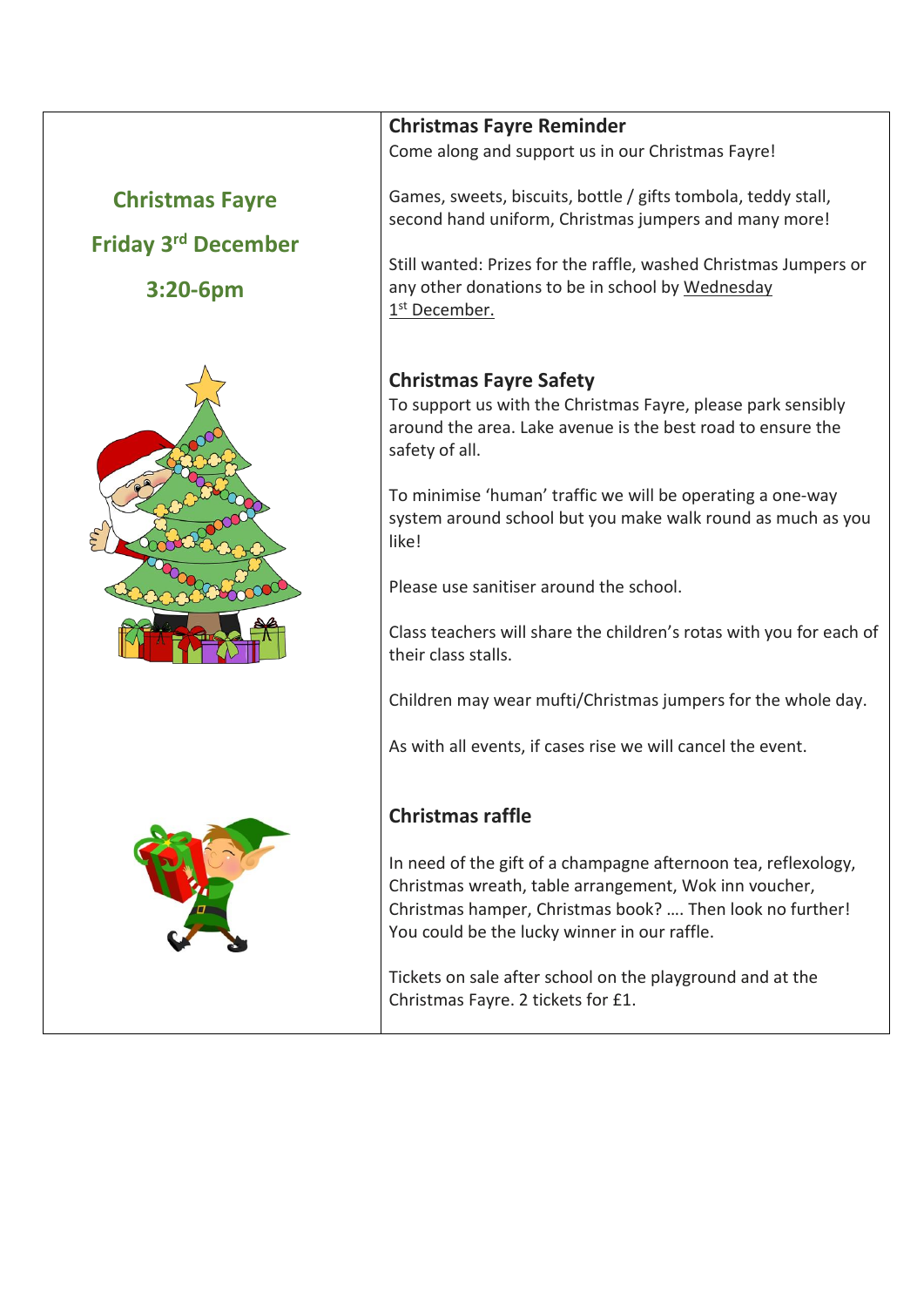